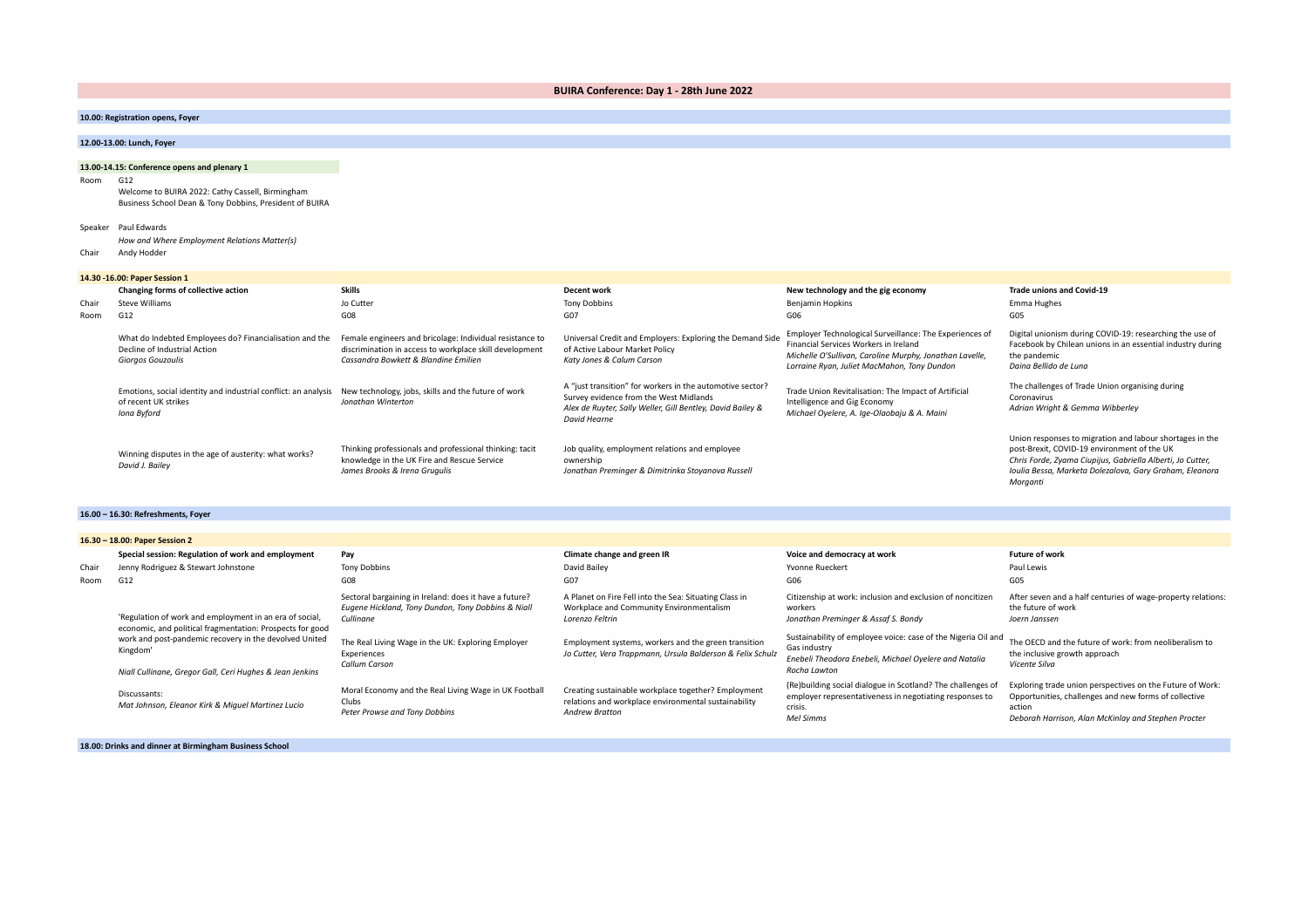# **BUIRA Conference: Day 2 - 29th June 2022**

|       | 9.30 - 11.00: Paper Session 3                                                                                                                                                 |                                                                                                                                                    |                                                                                                                                                                                                                             |                                                                                                                                                                                                                |                                                                                                                                                                                              |  |
|-------|-------------------------------------------------------------------------------------------------------------------------------------------------------------------------------|----------------------------------------------------------------------------------------------------------------------------------------------------|-----------------------------------------------------------------------------------------------------------------------------------------------------------------------------------------------------------------------------|----------------------------------------------------------------------------------------------------------------------------------------------------------------------------------------------------------------|----------------------------------------------------------------------------------------------------------------------------------------------------------------------------------------------|--|
|       | <b>Precarious work</b>                                                                                                                                                        | International issues in employment relations                                                                                                       | <b>Coronavirus and ER</b>                                                                                                                                                                                                   | <b>Trade unions</b>                                                                                                                                                                                            | Changing forms of collective action                                                                                                                                                          |  |
| Chair | David Bailey                                                                                                                                                                  | Yvonne Rueckert                                                                                                                                    | Stewart Johnstone                                                                                                                                                                                                           | Eleanor Kirk                                                                                                                                                                                                   | <b>Steve Williams</b>                                                                                                                                                                        |  |
| Room  | G12                                                                                                                                                                           | G08                                                                                                                                                | G07                                                                                                                                                                                                                         | G06                                                                                                                                                                                                            | G05                                                                                                                                                                                          |  |
|       | The value of essential workers: examining changes in pay<br>and precarity over time<br>Paul Lewis, Fiona Carmichael, Unaysah Mogra & Hiromi<br>Yumoto                         | Negotiation of psycho-social risks of remote working at<br>firm-level. An enterprise-level comparison in Italy and<br>France<br>Francesco Seghezzi | Recontextualising Flexible Work: a relational approach to<br>different forms of work during and post COVID-19.<br>Jennifer Johns & Rory Donnelly                                                                            | Continuity and change in UK trade union approaches to<br>labour market inactivity: Unemployed Workers' Centres<br>and Unite Community<br>Paul Griffin and Jane Holgate                                         | The "Judaismization" of Labour? New Jewish ultra-orthodox<br>labour organizations in Israel<br>Gadi Nissim                                                                                   |  |
|       | Regulating Employment Standards in Outsourced Services:<br>unions, the state and power resources in local government<br>Stephen Mustchin, Mathew Johnson & Aristea Koukiadaki | Begging thy coworker -- Labor market dualization and the<br>slow-down of wage growth in Europe<br>Lukas Lehner, Paul Ramskogler & Aleksandra Riedl | Responsible autonomy: The interplay of autonomy, control,<br>and trust for knowledge professionals working remotely<br>during COVID-19<br>Neve Isaeva Abgeller, Tony Dobbins, Deidre Anderson &<br><b>Reinhard Bachmann</b> | Union renewal in the re-regulation of UK local government:<br>How the collapse of a county council led to possibilities for<br>reasserting union influence and organisation<br>Heather Connolly & Gerry Looker | Are unions still relevant? Social media activism and wildcat<br>strike in the Indonesia's gig economy<br>Nabiyla Risfa Izzati                                                                |  |
|       | Precarious work and precarious lives; managing and<br>navigating income and time uncertainty in the context of<br>employment, households and the state<br>Eva Herman          | Understanding the Impact of Public Sector Reforms on<br>Trade Union Mobilisation<br>Genevieve Coderre-LaPalme & Charles Umnev                      |                                                                                                                                                                                                                             | Why Do So Many People Not Vote? Correlates of<br>Participation in Trade Union Strike Ballots<br>Ioulia Bessa, Andy Hodder & John Kelly                                                                         | An imperfect institutional experiment for the self-<br>employed? Combining coworking, community unionism<br>and cooperativism across contexts<br>Harry Pitts, Paolo Borghi & Annalisa Murgia |  |

# **11.00-11.15: Refreshments, Foyer**

#### **11.15-12.15: Plenary 2** Room G12 Speaker Tamara Lee

*Why race and intersectionality matter for IR*

Chair Alex Wood

# **12.15-13.00: Lunch, Foyer**

|       | 13.00 -14.30: Paper Session 4                                                                                                                                                                                           |                                                                                                                                                                                                     |                                                                                                                                                                                                                                                      |                                                                                                                                                    |                                                                                                                                         |
|-------|-------------------------------------------------------------------------------------------------------------------------------------------------------------------------------------------------------------------------|-----------------------------------------------------------------------------------------------------------------------------------------------------------------------------------------------------|------------------------------------------------------------------------------------------------------------------------------------------------------------------------------------------------------------------------------------------------------|----------------------------------------------------------------------------------------------------------------------------------------------------|-----------------------------------------------------------------------------------------------------------------------------------------|
|       | Special session: International and Comparative ER                                                                                                                                                                       | <b>IR history</b>                                                                                                                                                                                   | <b>Trade unions</b>                                                                                                                                                                                                                                  | Inequality and Intersectionality                                                                                                                   | Climate change and green IR                                                                                                             |
| Chair | Greg Bamber                                                                                                                                                                                                             | Stephen Mustchin                                                                                                                                                                                    | Alex Wood                                                                                                                                                                                                                                            | Jenny Rodriguez                                                                                                                                    | Paul Lewis                                                                                                                              |
| Room  | G12                                                                                                                                                                                                                     | G08                                                                                                                                                                                                 | G07                                                                                                                                                                                                                                                  | G06                                                                                                                                                | G05                                                                                                                                     |
|       | 'International and Comparative Employment Relations:<br>Global Crises and Institutional Responses'                                                                                                                      | You must remember this: a historical institutionalist<br>explanation of decision-making in a contemporary<br>organisation<br>Deborah Dean, Anne-Marie Greene, Sarah Bartley &<br>Caoimhe McAvinchey | Challenged trade unions<br>Luciana Zorzoli                                                                                                                                                                                                           | Racializing' the union agenda: the potential for<br>intersectional solidarities on the front lines of healthcare<br>Cécile Guillaume & Gill Kirton | Resilient workplaces, resilient planet? Woke capitalism,<br>responsible employment and the global pandemic<br>Jill Timms                |
|       | · China: Fang Lee Cooke, Monash University<br>· Denmark: Søren Kaj Andersen, Copenhagen University<br>· Italy: Roberto Pedersini and Lisa Dorigatti, Milano<br>University<br>· Japan: Katsuyuki Kubo, Waseda University | Working Class Women's Active Participation in the 1910-14<br>Labour Revolt<br><b>Ralph Darlington</b>                                                                                               | The Realities and Complexities of Institutionalisation and<br>'Social Dialogue' Over Time: The Attractions and Risks of<br>Strategic Approaches and Their Structural Dilemmas in<br>Contemporary Spain<br>Marti Lopez-Andreu & Miquel Martinez Lucio | Exploring informality in relation to disciplinary<br>disproportionality of BAME employees<br>Sally Exon                                            | Achieving a zero-carbon built environment: differing<br>approaches to embedding climate literacy<br>Linda Clarke & Melahat Sahin-Dikmen |
|       | · South Africa: Johann Maree, Cape Town University<br>· USA: Alex Colvin, ILR School, Cornell University                                                                                                                | Democracy in a Digitised Space: The impact of surveillance<br>on trade union organising<br><b>Cate Hopkins</b>                                                                                      | Union representativeness and collective bargaining in the<br>Italian logistic sector<br>Sabrina Perra, Andrea Signoretti, Marcello Pedaci & Katia<br>Pilati                                                                                          | Swiss multinational companies and their approach to<br>diversity and inclusion: the case of autistic employees<br>Kim Ruefenacht                   |                                                                                                                                         |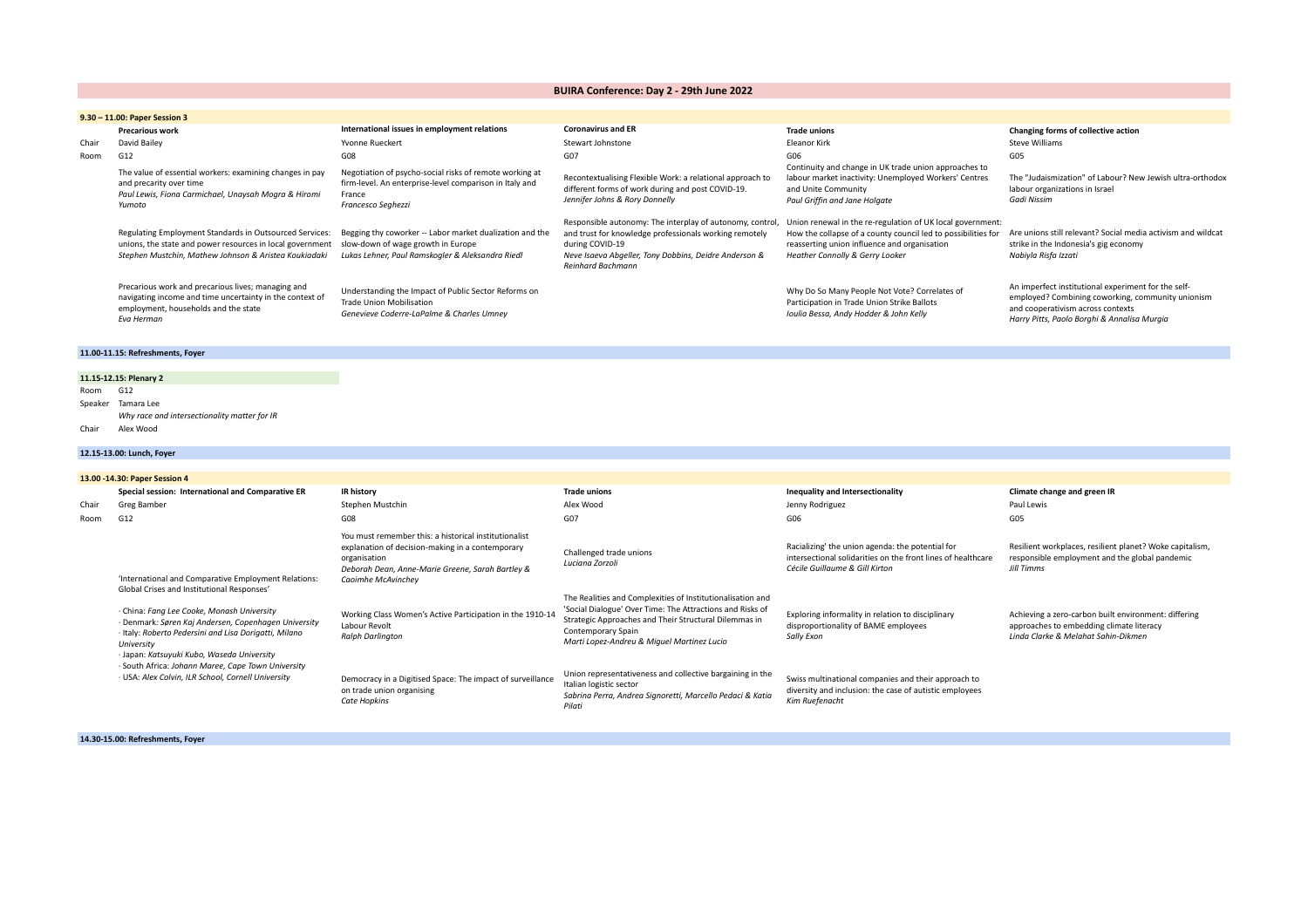**BUIRA Conference: Day 2 - 29th June 2022 (continued)**

|        | 15.00 - 16.30: Paper Session 5                                                                                     |                                                                                                                                                                                                                                                       |                                                                                                                                                                                                     |                                                                                                                                                                                                            |                                                                                                                                                                             |  |
|--------|--------------------------------------------------------------------------------------------------------------------|-------------------------------------------------------------------------------------------------------------------------------------------------------------------------------------------------------------------------------------------------------|-----------------------------------------------------------------------------------------------------------------------------------------------------------------------------------------------------|------------------------------------------------------------------------------------------------------------------------------------------------------------------------------------------------------------|-----------------------------------------------------------------------------------------------------------------------------------------------------------------------------|--|
|        | Ideas in the IR field                                                                                              | International issues in employment relations                                                                                                                                                                                                          | <b>IR history</b>                                                                                                                                                                                   | Inequality and Intersectionality                                                                                                                                                                           | New technology and the gig economy                                                                                                                                          |  |
| Chair  | Andy Hodder                                                                                                        | Emma Hughes                                                                                                                                                                                                                                           | Martin James                                                                                                                                                                                        | Stephen Mustchin                                                                                                                                                                                           | <b>Benjamin Hopkins</b>                                                                                                                                                     |  |
| Room   | G12                                                                                                                | G08                                                                                                                                                                                                                                                   | G07                                                                                                                                                                                                 | G06                                                                                                                                                                                                        | G05                                                                                                                                                                         |  |
|        | Workerism renewed? Workplace research, economic<br>restructuring and new management rubrics<br>Pat McGovern        | Unions shaping digital technologies in banking? Comparing<br>Norway and the UK<br>Caroline Lloyd, Secki P Jose & Jonathan Payne                                                                                                                       | Fox was right. The unitary frame is management's default<br>position everywhere<br>Dave Lyddon & Xuebing Cao                                                                                        | The Improvised Language of Solidarity: Translations, Lingua<br>Franca and Humour in the Organizing Processes of Multi-<br><b>Ethnic Migrant Workers</b><br>Gabriella Cioce, Marek Korczynski & Davide Pero | What Do Platform Workers Want? Understanding<br>Difference, Labour Rights and Collective Politics in the UK<br>Gig Economy<br>Alex Wood, Brendan Burchell & Nick Martindale |  |
|        | Parliamentary select committees as an employment<br>relations actor: evidence from the UK<br><b>Steve Williams</b> | Collectivism after collectivism: Varying orientations to<br>collectivism in the wake of steel industry restructuring in<br>the UK and Sweden<br>Chris McLachlan, Robert MacKenzie, Alexis Rydell, Roland<br>Ahlstrand, Jennifer Hobbins & Mark Stuart | Pluralist & Radical lives: Comparing Hugh Clegg (1920-1995)<br>to Edward Thompson (1924-1993), in the era when left-<br>wing intellectuals liked the English working-classes<br><b>Peter Ackers</b> | Religion as a workplace issue<br>Abigail Allen                                                                                                                                                             | Algorithmic Antagonisms: How Platform Workers Leverage<br>Algorithmic Recommendations for Resistances in the<br>platform economy<br>Hui Huang                               |  |
|        | The Future of Industrial Relations Research(ers)<br>Huw Thomas & Peter Turnbull                                    | UK Trade Unions and State Industrial Strategy<br>Enda Hannon                                                                                                                                                                                          | Trade Unions, Industrial Action and the Law: The Political<br>Economy of Labour<br><b>Paul Smith</b>                                                                                                | Challenging deficit discourse in the professions: Lawyers'<br>non-dominant cultural capital and the implications for<br>diversity and inclusion.<br><b>Esme Terry &amp; Abigail Marks</b>                  | The Platform Economy and the Occupational Experiences of<br><b>Immigrant Platform Workers</b><br>Atieh Razavi Yekta                                                         |  |
|        | 16.30-17.30: BUIRA study groups                                                                                    |                                                                                                                                                                                                                                                       |                                                                                                                                                                                                     |                                                                                                                                                                                                            |                                                                                                                                                                             |  |
| Groups | <b>Equality and Diversity in Work and Employment</b>                                                               | <b>BUIRA London/History of Industrial Relations</b>                                                                                                                                                                                                   | International and comparative ER                                                                                                                                                                    | <b>BUIRA Scotland</b>                                                                                                                                                                                      |                                                                                                                                                                             |  |
| Room   | G08                                                                                                                | G07                                                                                                                                                                                                                                                   | G06                                                                                                                                                                                                 | G <sub>05</sub>                                                                                                                                                                                            |                                                                                                                                                                             |  |
|        | 19.00 - Conference dinner : Birmingham city centre - Fazeley Studios Digbeth                                       |                                                                                                                                                                                                                                                       |                                                                                                                                                                                                     |                                                                                                                                                                                                            |                                                                                                                                                                             |  |